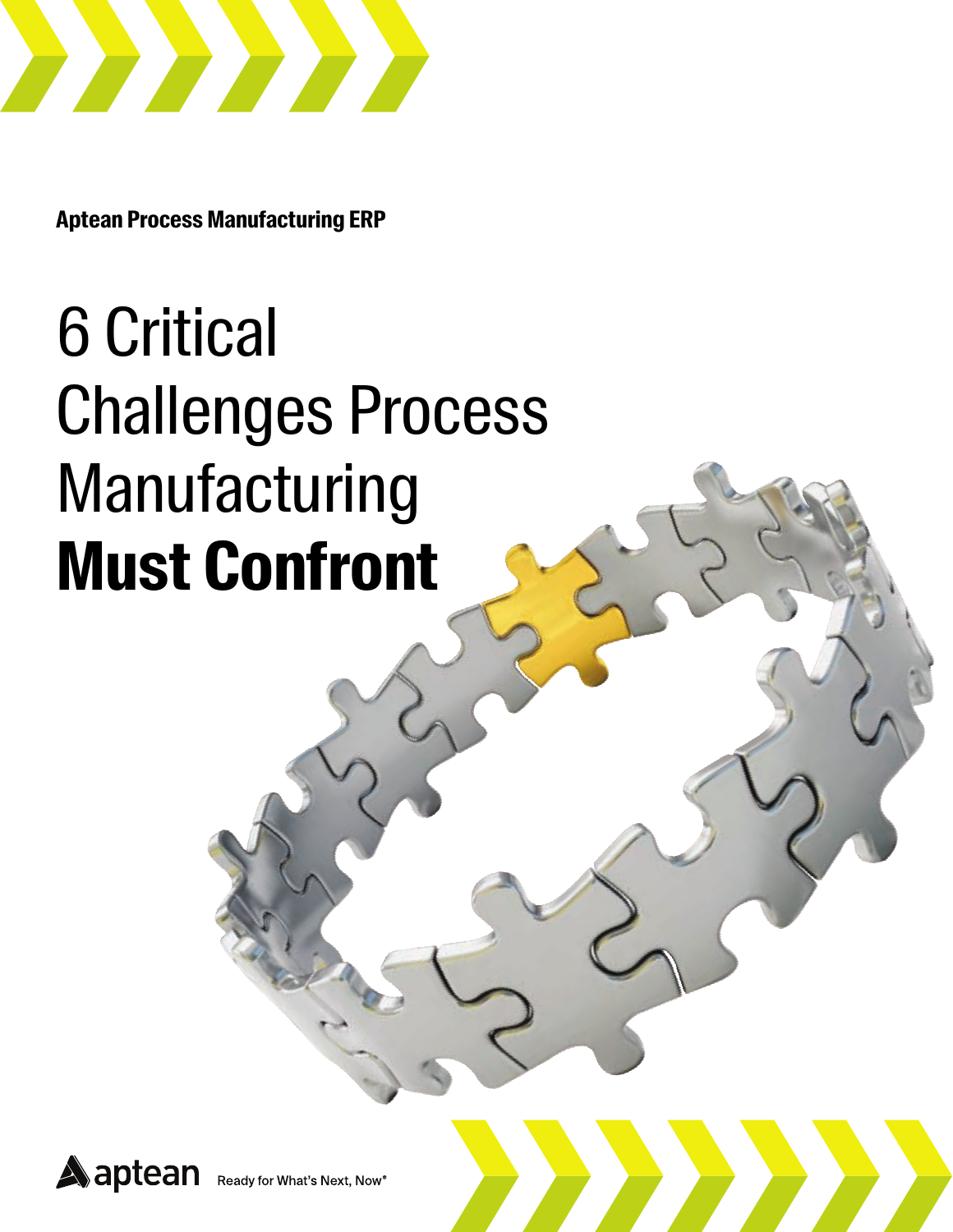

"The ongoing challenges in **attracting entry-level and skilled workers** in the right geographic markets are often frustrated further by **misconceptions about manufacturing [work, especially amongst younger generations.](https://www2.deloitte.com/us/en/pages/about-deloitte/articles/press-releases/deloitte-manufacturing-skills-gap.html)**"

**[Deloitte](https://www2.deloitte.com/us/en/pages/about-deloitte/articles/press-releases/deloitte-manufacturing-skills-gap.html)** 



#### **Challenge 1: Skills Shortages**

Skills shortages are challenging the entire North American manufacturing industry, with predictions that up to [2.1 million](https://www2.deloitte.com/us/en/pages/about-deloitte/articles/press-releases/deloitte-manufacturing-skills-gap.html) jobs could be unfilled by 2030.

New Aptean research has revealed that process manufacturers are feeling the pressure of recruiting the right talent. 4 in 10 say finding people with manufacturing expertise is a major issue for their business – and there are two key factors driving this problem.

First, process manufacturing is in the process of digital transformation. Organizations are investing in smart factory technologies to automate and enhance production, and this is changing the skills and knowledge required by the manufacturing workforce.

Many manual jobs have been digitized, and so today's employees are expected to have a high level of technology comprehension. And the adoption of smart manufacturing software has also created the need for more professionals with data analytics skills.

Second, the most experienced manufacturing professionals are aging out of the industry. Not only is this logistically challenging, but a vast amount of industry knowledge is also being lost with every retirement – which needs to be replaced as a priority. However, many young professionals don't see manufacturing as an exciting and dynamic career option, which limits the talent pool from which these skills can be replaced.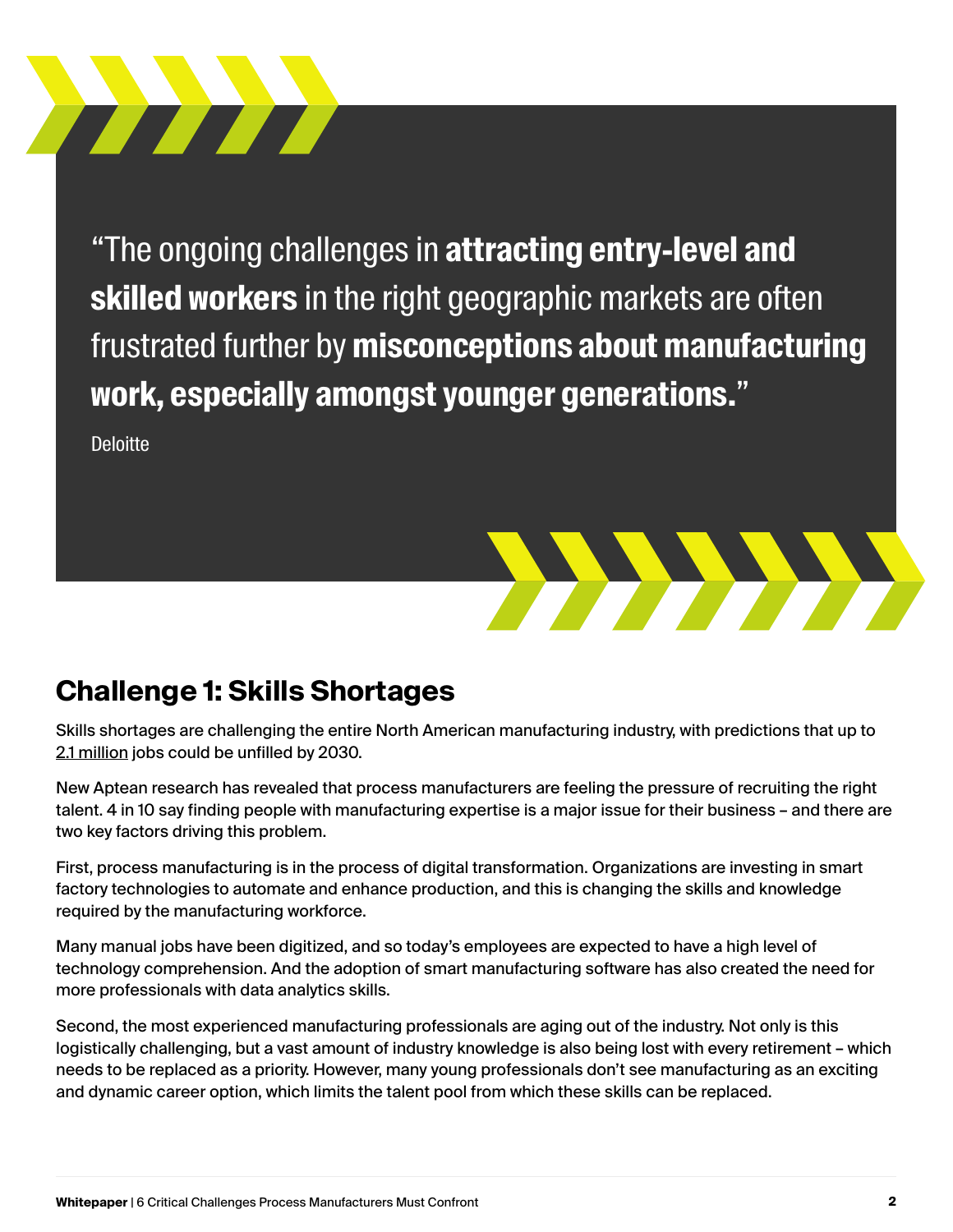#### **How Can Process Manufacturers Overcome Skills Shortages?**

We've already spoken about technology's influence on employee skillsets, and there is a huge opportunity for process manufacturers to use their digital transformation strategy to counteract current skills shortages.

Accelerating investment in smart factory software will enable process manufacturing organizations to automate manual processes, removing the need to find people with a suitable skillset for that role.

Moreover, process manufacturing technologies can be used to enhance the value of existing employees; if basic tasks are automated, they have time to develop their skills in other areas. And anyone coming into the business will adopt this digital-first approach from day one, rather than having to create a business case for onboarding new systems and methodologies – as is often the case for current employees.



### **47% of process manufacturers plan to conduct a skills audit this year**, to identify gaps in staff knowledge.

Many process manufacturing companies are already aware of the changing tide and are taking steps to embrace it. Almost half (47%) of the process manufacturers we surveyed plan to conduct an audit over the next 12 months to identify employee skills gaps, which will inform both their recruitment and digital transformation strategies.

Process manufacturers also recognize digital transformation's role in managing immediate skills issues, as 56% want to use technology to prevent knowledge loss as experienced employees retire. Automation is an opportunity to manage the generational shift, and build a new, tech-driven infrastructure for the future workforce.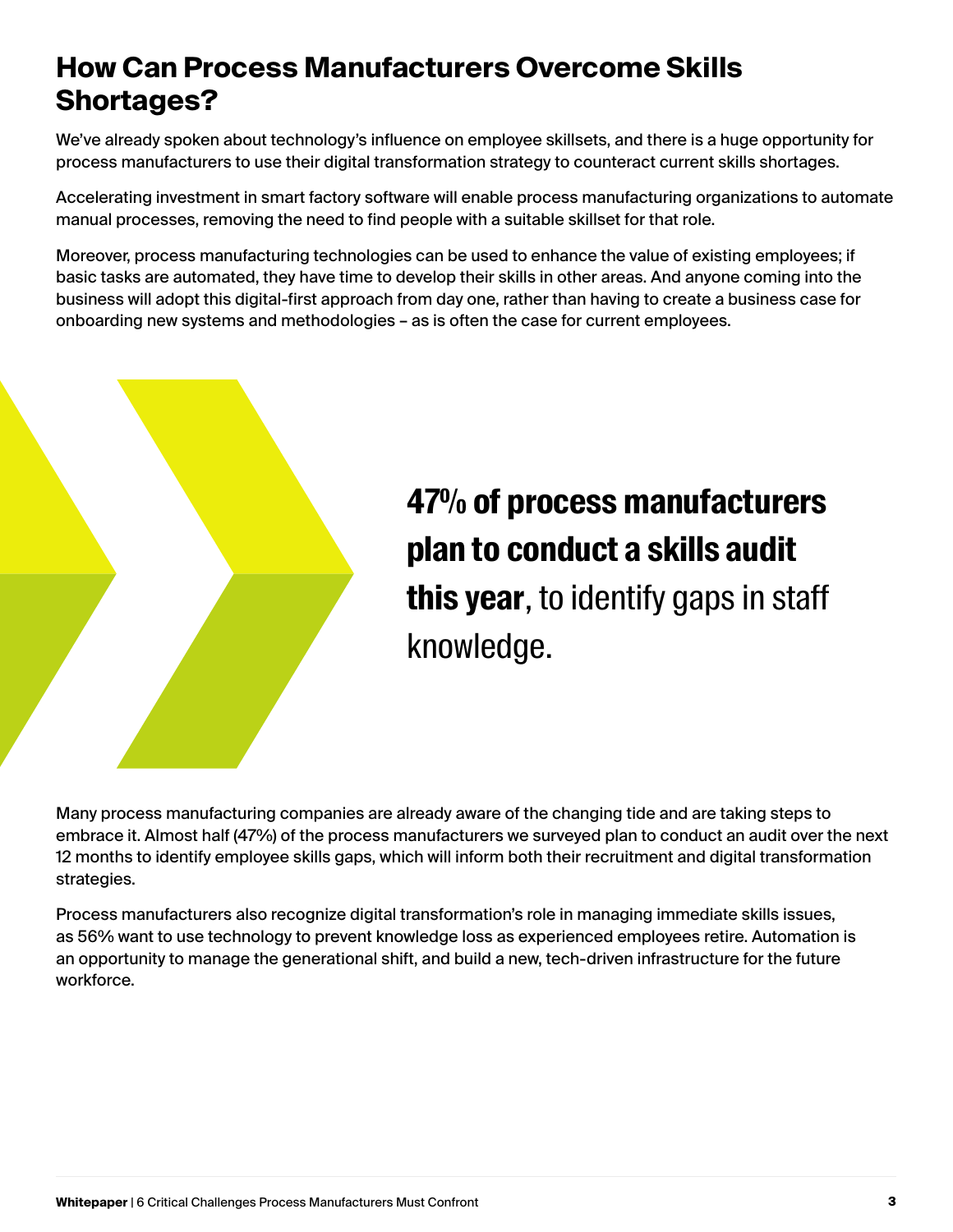

"**Factories are struggling to find skilled workers for specialized roles** such as welders and machinists. [Manufacturers are even having trouble hiring entry-level](https://edition.cnn.com/2021/05/04/economy/manufacturing-jobs-economy/index.html)  positions that do not require expertise. **The talent shortage is not new – but it's getting worse.**"

**CNN** 

#### **Challenge 2: Staff Shortages**

It's not just an employee skills deficit that is challenging process manufacturers; many are also short-staffed.

Our survey revealed that 35% of process manufacturing organizations are concerned about recruiting and retaining enough people to keep their business operations running smoothly in 2022. And the pandemic is a major influencing factor on these concerns.

While the market is much more stable (and profitable) now than in 2020 and 2021, it's been a turbulent time for process manufacturing. Many organizations were forced to shut factories or scale back production during the pandemic, as a result of social distancing requirements and fluctuating customer demand. And lack of job certainty drove professionals out of the industry.

According to Made in America, [578,000 manufacturing jobs](https://www.whitehouse.gov/omb/briefing-room/2021/07/29/the-future-of-our-economy-depends-on-reinventing-american-manufacturing-and-innovation/) were erased in 2020. And while many manufacturers are now in a position to recruit again, a large proportion of those lost workers have found jobs in other industries.

Staffing shortages are also being compounded by process manufacturing's rapid 'bounce back' from the height of the pandemic. Manufacturers operating in sectors like personal care and CBD are dealing with high levels of customer demand, and they simply can't put sufficient people power in place to keep pace with market appetite.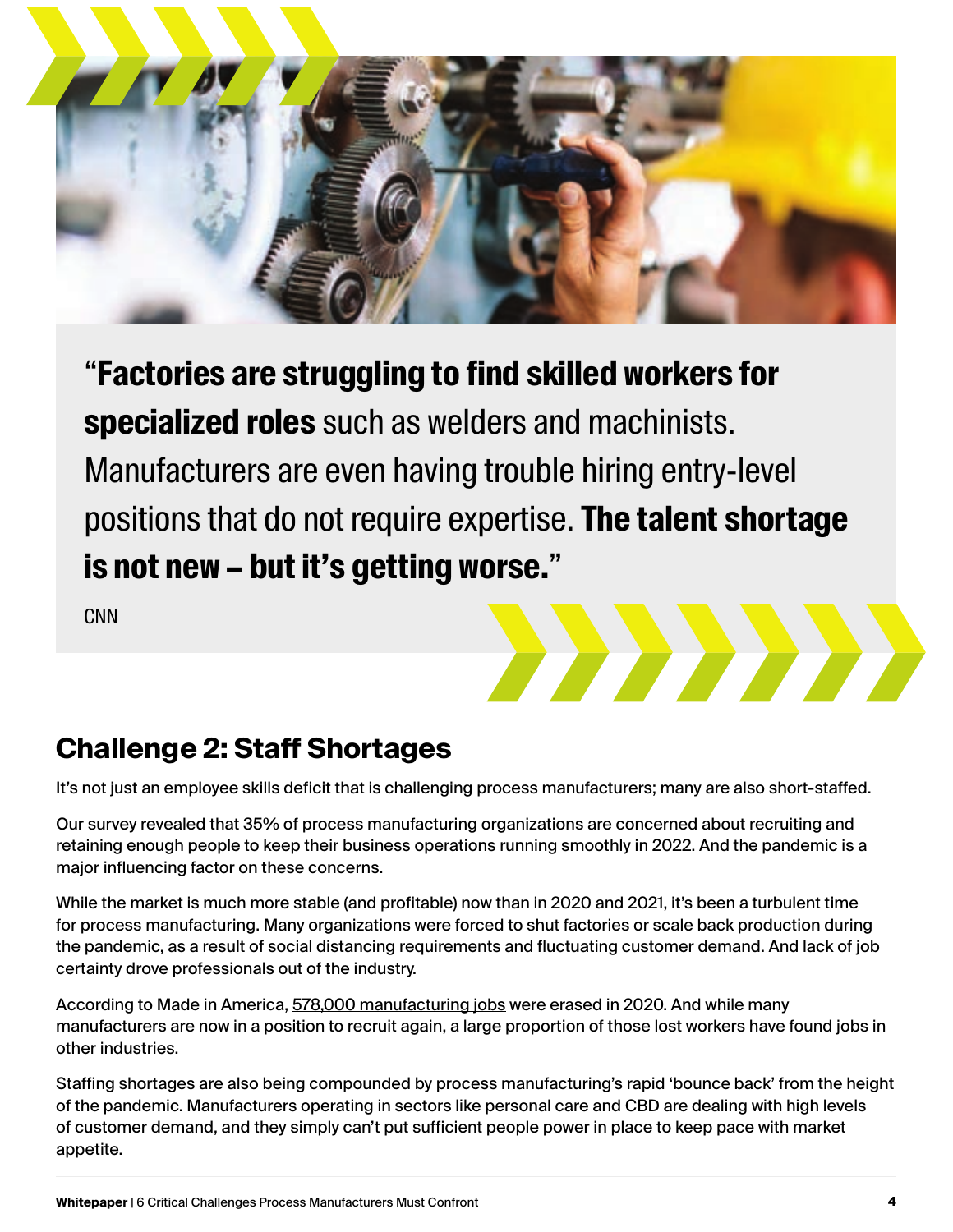#### **How Can Process Manufacturers Overcome Staffing Shortages?**

To address labor shortages, manufacturers need to look at how staffing gaps can be filled quickly in the shortterm, and how a sustainable stream of people can be welcomed into the industry in the long-term.

Many process manufacturers are focused on outsourcing to fix the immediate deficit. Our research found that 53% of organizations are planning to mobilize temporary staff in 2022, while 49% will increase their reliance on third parties such as contract development manufacturing organizations (CDMOs). We've already seen pharmaceutical manufacturers leaning on CDMOs to increase vaccine production during the pandemic.



## **44% of process manufacturers** want to **automate more tasks** in the next year.

But outsourcing isn't always the most commercially viable solution, and contract workers place much higher training and support demands on permanent staff. Which is why digital transformation plays a critical role in managing staffing requirements as well as skills shortages.

Almost half (44%) of process manufacturers want to automate more tasks in 2022, and 31% are interested in using robotics to digitize low value, repetitive tasks, relieving the burden on staff. Greater investment in smart manufacturing software will enable process manufacturers to manage their existing workforce more effectively, increasing job satisfaction and career progression – to stop more people leaving the industry.

Digital skills are highly transferrable, and 42% of organizations are striving for less rigid job descriptions. By upskilling existing employees to work more dynamically, they can take up new roles within the business to fill operational gaps.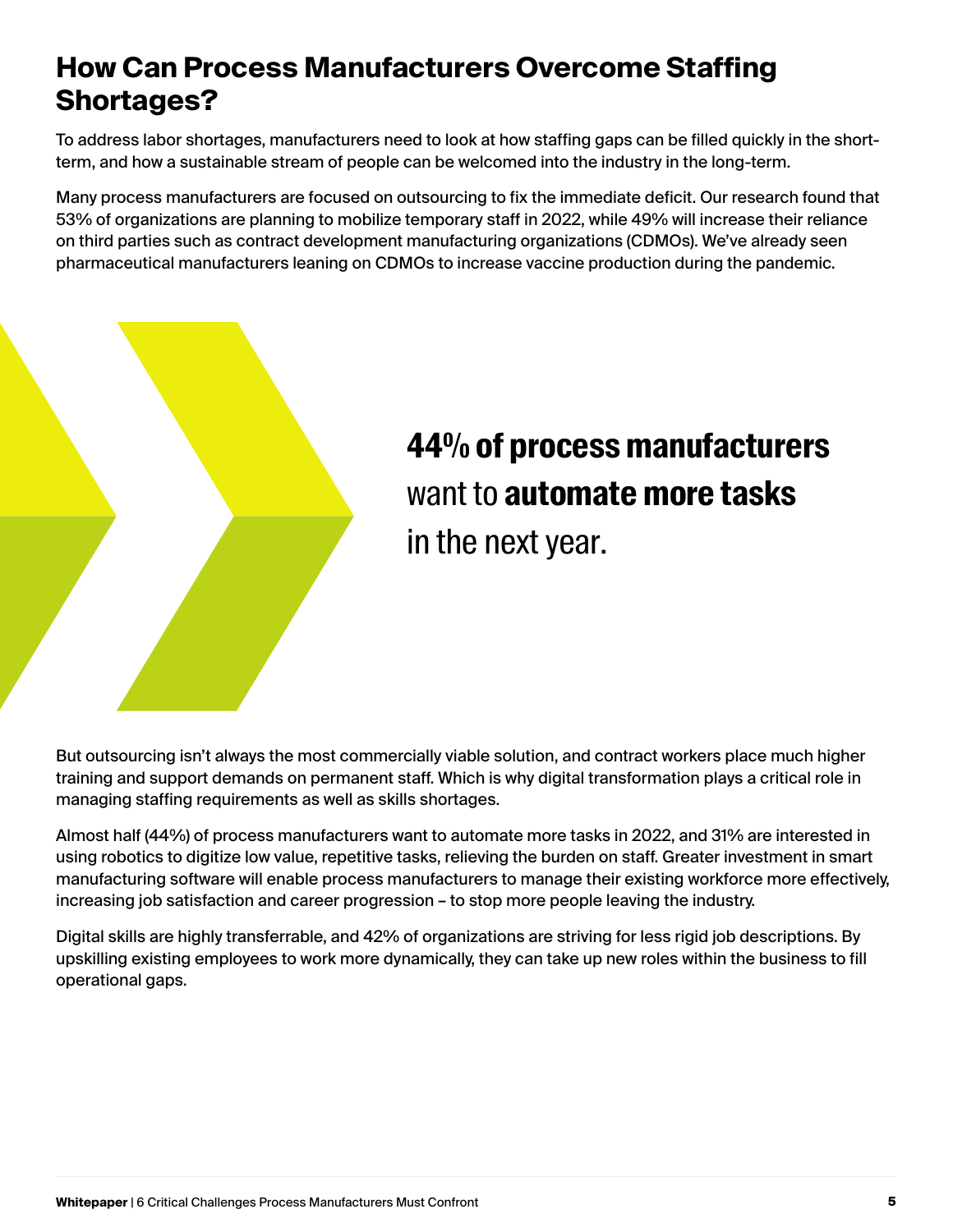#### **Challenge 3: Maintaining Inventory**

It's not been an easy 24 months for manufacturing operations. Fluctuating demand and major supply chain disruption have made it hard to reliably access to raw materials and ingredients, which has significantly impacted on-time delivery rates.

4 in 10 process manufacturers admit to struggling with maintaining inventory levels as a result of market conditions, with 77% saying supply and inventory challenges have compelled them to extend lead times on customer orders. 54% have even cancelled some orders to focus on their higher value customers.

Inventory management is a critical issue for process manufacturers because many organizations are working with volatile or perishable ingredients. These have a limited shelf life, and they may also need to be stored in precise conditions to ensure quality, safety and compliance. As a result, delays and disruption greatly increase the chance of spoilage.

Inventory management is a critical part of the industry's drive for greater sustainability. Process manufacturers are under increasing pressure to limit waste and meet aggressive environmental, social and governance (ESG) targets.

"Optimizing the performance of **industrial processes is a complex endeavor.** Operations teams must [manage trade-offs among throughput, yield, energy](https://www.mckinsey.com/business-functions/operations/our-insights/industrial-resource-productivity-and-the-road-to-sustainability)  consumption, and environmental impact. And the various levers at the **disposal of these teams may reinforce or undermine one another.**"

Whitepapers **Must Challenges Process Manufacturers Must Confront Must Confront Must Confront Must Confront Conf** 

**McKinsey**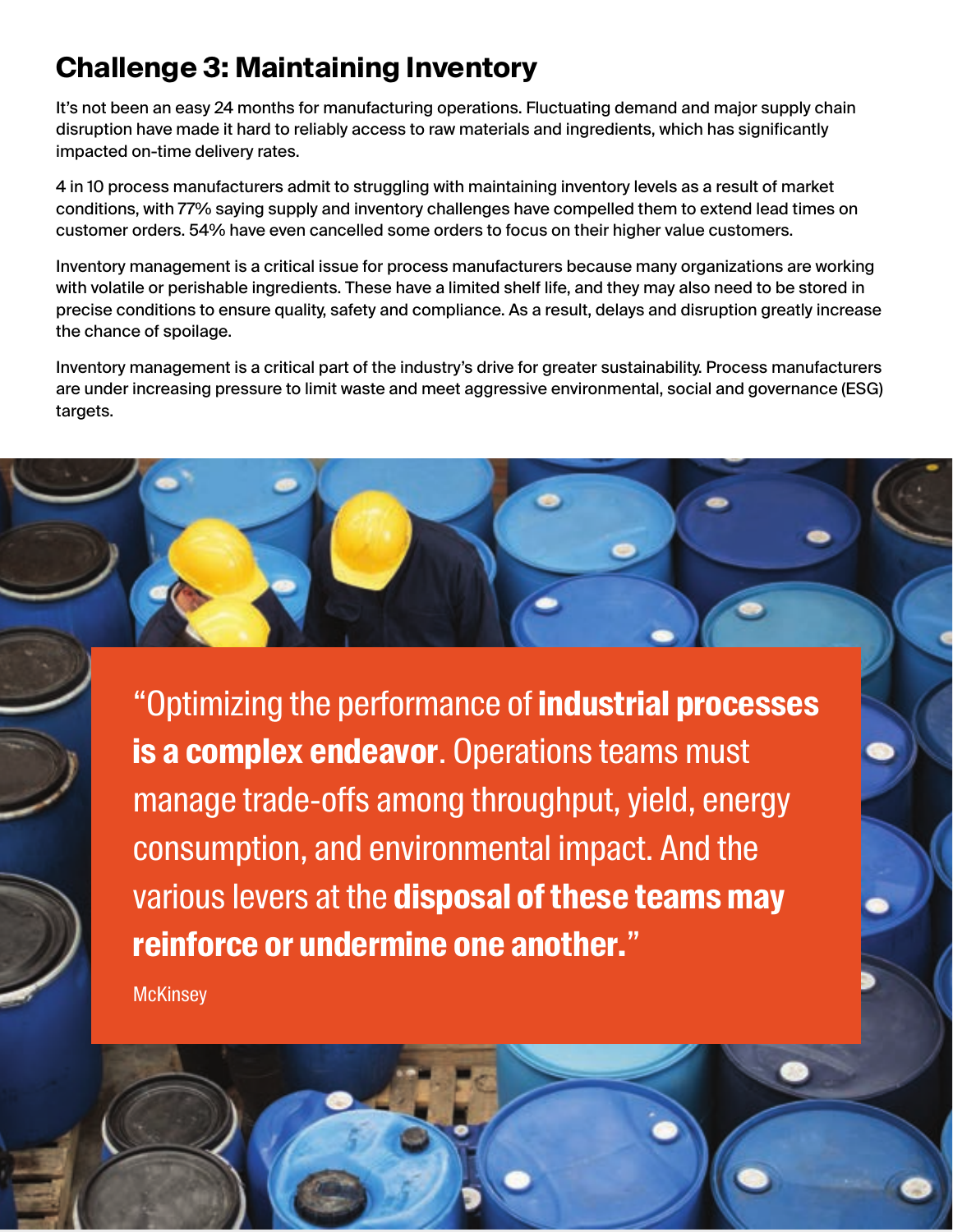

76% of process manufacturers admit to **having siloed operational data.**



#### **How Can Process Manufacturers Manage Inventory Better?**

Simply ordering more materials is not an economically or environmentally-friendly solution to process manufacturing's inventory management problem. However, just in time (JIT) manufacturing may not be the best future model for batch production.

Having seen first-hand the challenges with running a lean operation, there is a strong argument for moving from JIT to 'just in case manufacturing' – but increasing stock levels impact profitability.

With this in mind, a better solution for process manufacturers is to gain a clearer understanding of current and future customer requirements; something that smart manufacturing software is able to achieve quickly and accurately.

The trustworthy data in place, organizations can balance demand with availability. Yet 76% of process manufacturers admit their data is too siloed, while 72% have significant gaps in their business insight.

Digital manufacturing solutions do more than just generate the data needed to improve ingredient management and re-ordering. They centralize recipe and formula management, so organizations can capture changes and modify batch sizes, to reduce wastage while maintaining quality control.

And for manufacturers dealing with perishable or volatile substances, improved inventory management enables them to use ingredients in order of expiration date, to both improve safety and make batch manufacturing processes more sustainable.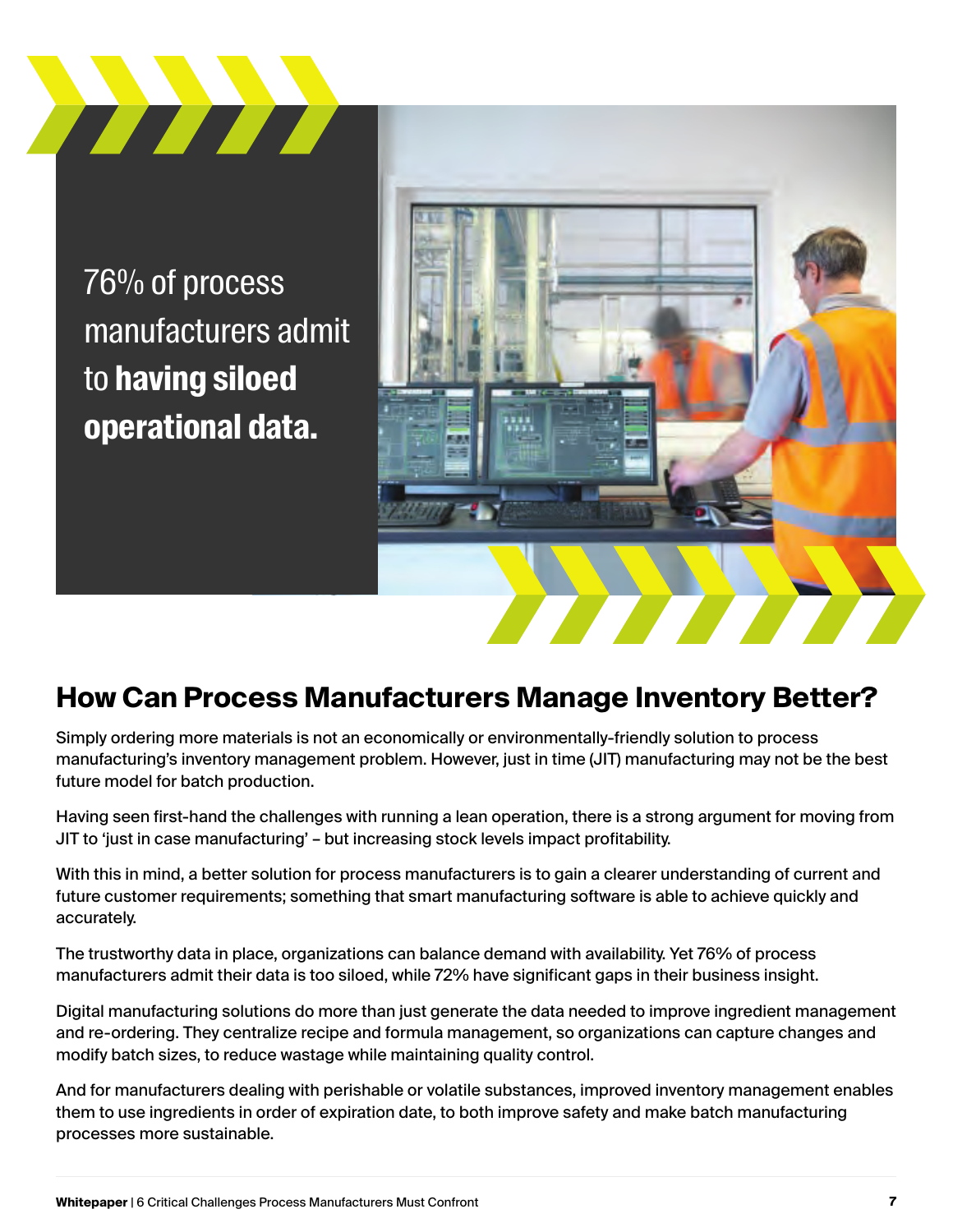#### **Challenge 4: Upstream Supply Chain Disruption**

We've already mentioned the impact of material availability on inventory management, and upstream supply chain disruption is proving so problematic that it's worth discussing as its own challenge.

It's been an incredibly frustrating 12 months for supply chain logistics, and third (34%) of process manufacturers say their supplier lead times were still longer than usual at the end of 2021.

Illness, social distancing and self-isolation have all impacted workforce availability, which has then affected the movement of sea and land freight. In addition, extraordinary events like extreme weather conditions, international political changes and the Ever Given shipping container blocking the Suez Canal have further exacerbated supply chain issues.



"The pressures of **covid have forced companies big and small [to re-evaluate how resilient their](https://www.bloomberg.com/opinion/articles/2021-12-17/industrial-strength-what-should-we-expect-for-manufacturers-in-2022-kxaqzo3a)  manufacturing operations** truly are, and many have concluded they need to have **factories closer to home.**"

Bloomberg

The major problem with supply chain management is that both struggling and thriving businesses can be equally impacted by ingredient shortages.

With disruption across global trade routes, process manufacturers have been forced to reevaluate their supplier relationships. Many have been compromised by reliance on a small number of suppliers, especially if those providers are based overseas – in China particularly.

Process manufacturers have also been affected by material shortages in other industries. For example, chronic semiconductor shortages are slowing down automotive manufacturing, which is impacting workflow within companies supplying chemicals for vehicle production.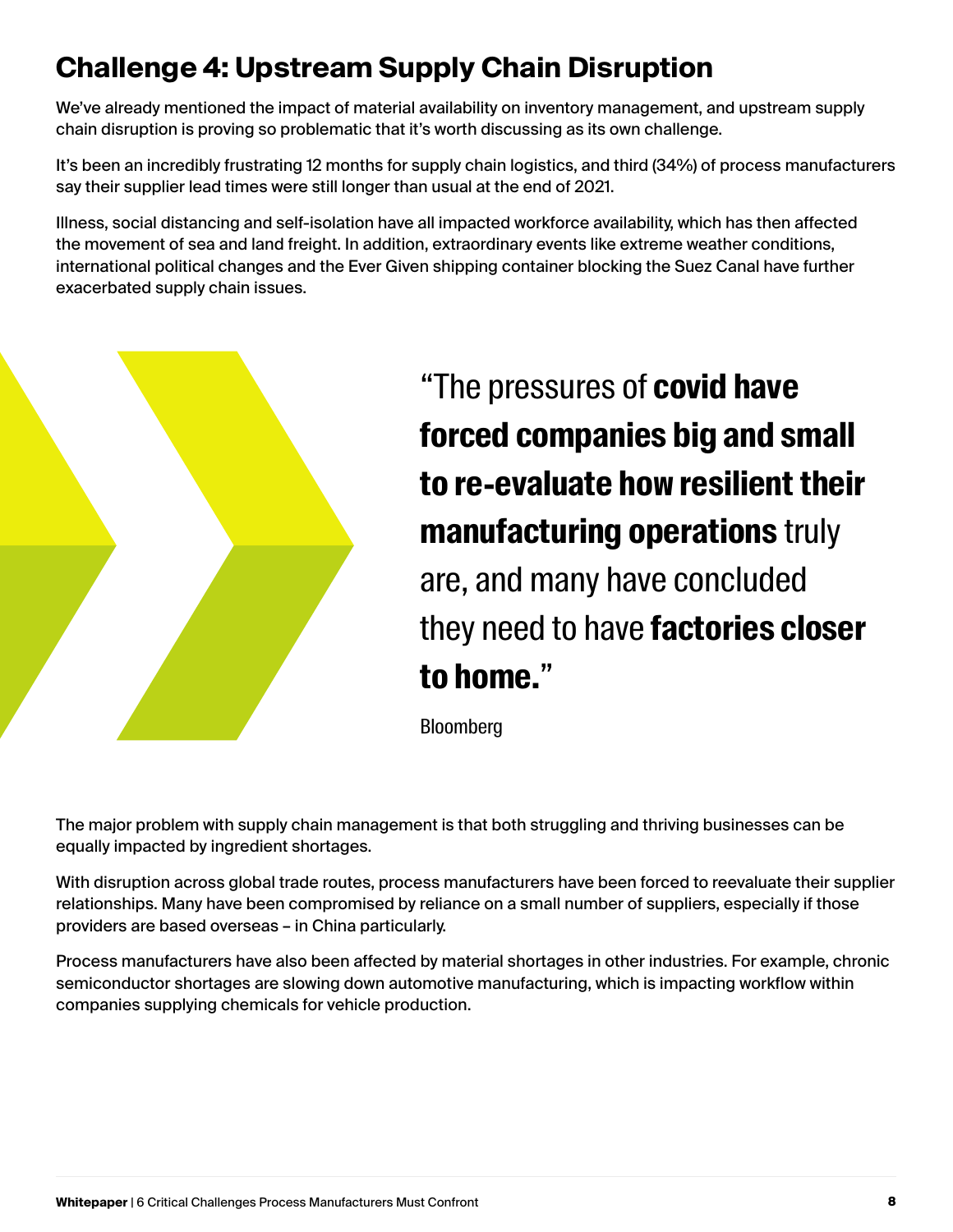

88% of process manufacturers plan to **add new suppliers to their portfolio over the next 12 months**.



#### **How Can Process Manufacturers Improve Supply Chain Management?**

Current disruption has highlighted the need for greater supply chain resilience and agility, with 98% of organizations believing technology innovation can add huge value in this area. However, two critical factors must be addressed to make sure digital transformation delivers results.

The first change area is data visibility. We've talked about operational intelligence driving better inventory management, which will make ingredient requirements easier to calculate. But process manufacturers also need to understand the impact of supplier capabilities on their production schedule – and share this information business-wide.

If a delivery of raw materials is delayed or cancelled, manufacturers should immediately understand which orders are affected and put contingency plans in place to meet as many orders as possible. They should also be able to prioritize orders unaffected by the issue, to maintain pace of production.

The second critical area of change is supplier management. 88% of process manufacturers are either in the process of adding new suppliers to their portfolio or plan to do so within the next 12 months, while 85% want to spread orders across a wider number of suppliers.

For many organizations, this will include investment in nearshore sourcing, to avoid an over-reliance on China and other international regions affecting future availability. Local suppliers may not be the cheapest option, but diversifying networks is pivotal to maintaining material availability in a turbulent global market.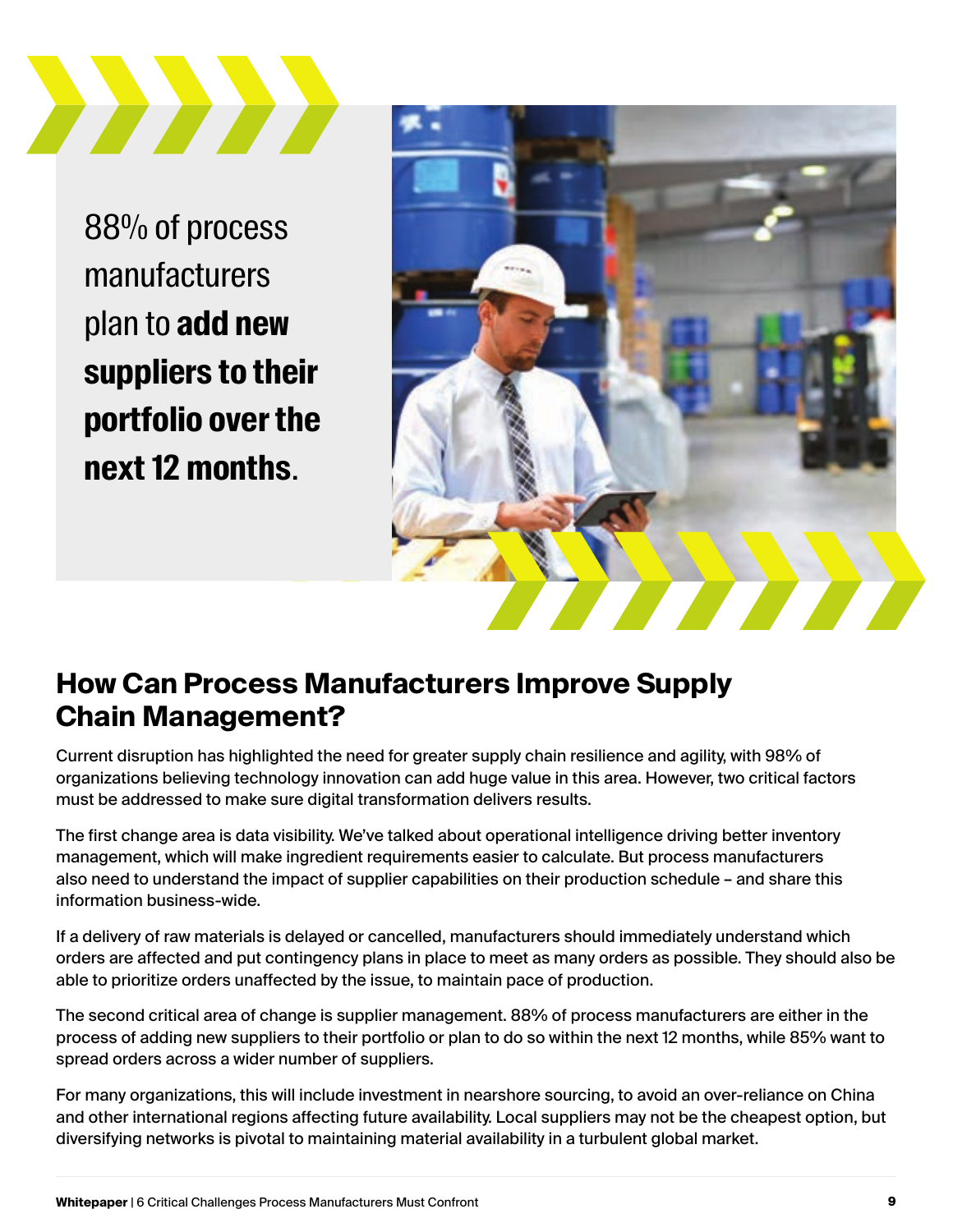#### **Challenge 5 – Finding New Business & Customers**

Every process manufacturer has experienced sales peaks and troughs in the past two years, as the pandemic and other global events disrupted traditional demand patterns.

For more than a third (36%) of process manufacturing companies, finding new businesses and customers is their number one priority for 2022 – not just to recover from recent disorder, but to mobilize new revenue opportunities and drive long-term growth.

Our research revealed that many process manufacturers are already in a growth mindset; 38% describe themselves as being in a state of prosperity post-pandemic, while a further 29% have fully recovered from setbacks created by Covid-19. But 1 in 5 organizations are still struggling financially.

At both ends of the spectrum, the hunt for new business presents challenges.

Within prospering companies, intense market competition is pushing process manufacturers to produce goods quicker, without compromising on quality control or profit margin. Meanwhile, struggling manufacturers are being forced to look at new avenues for replacing lost revenue streams.

Adaptability will prove critical to supporting the process manufacturing sector's growth over the next 12 months. Companies must evolve recipes and formulas to keep pace with current requirements, at the same time as identifying customers, sectors and regions that could generate new income streams.

> "Those manufacturers that maintained a status [quo partly due to a fear of the unknown or making](https://www.idc.com/getdoc.jsp?containerId=US47219521)  the wrong digital bets were passed by, and their **customers moved on to organizations that could take advantage of the next normal of a digital world.**"

**White Process Manufacturers Must Confront in the Confront Operation Advertising Manufacturers Must Confirm the Conf** 

IDC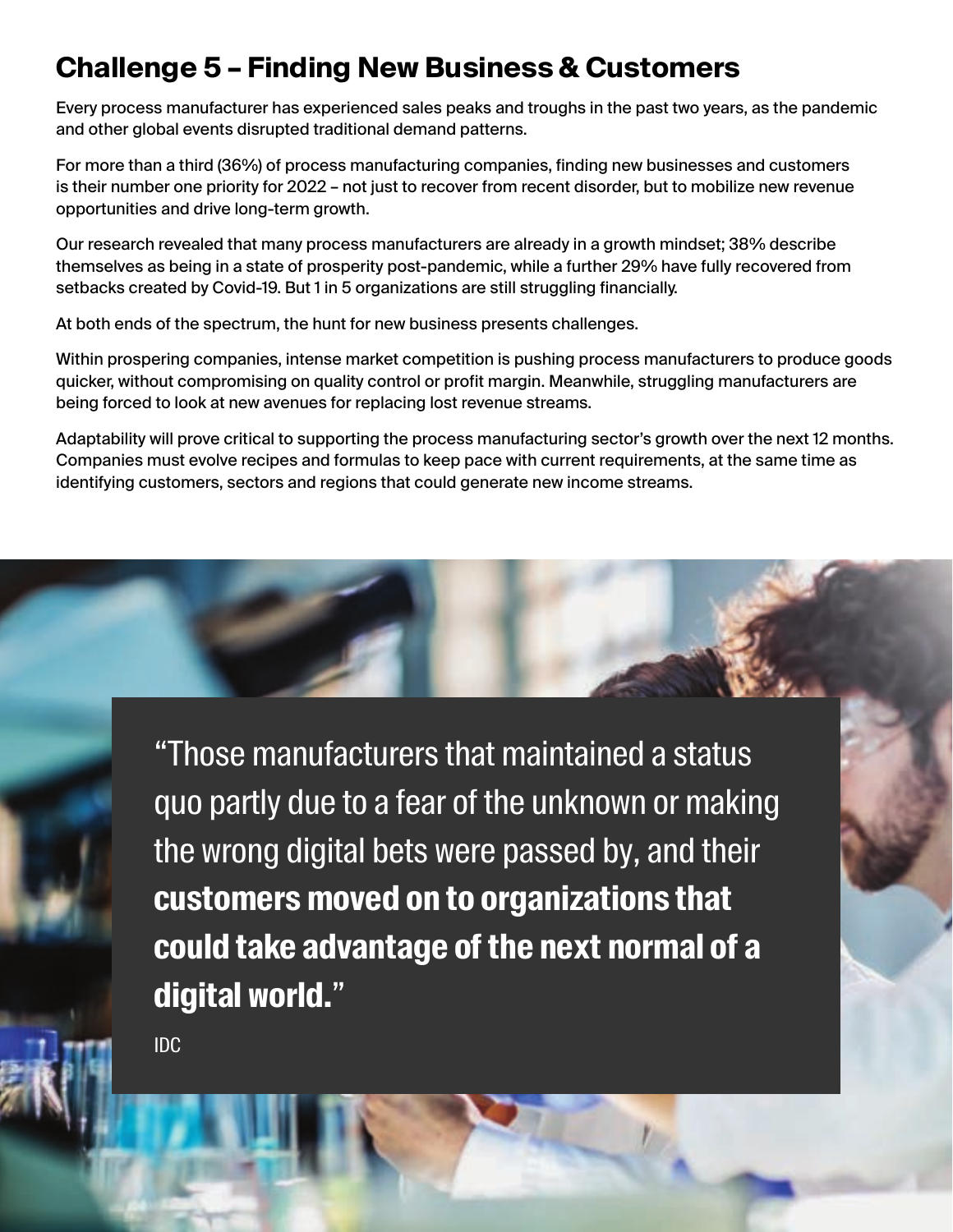#### **How Can Process Manufacturers Capitalize on New Business Opportunities?**

Market volatility has served two timely reminders for process manufacturers: it's never a good strategy to put every egg in the same basket, and existing revenue streams aren't guaranteed forever.

In response to these lessons, organizations are looking to diversify their customer base; expanding product lines and entering new markets are high on process manufacturers' priority lists. Meanwhile, 28% of the organizations we surveyed say they plan to put greater resource into R&D over the next 12 months to accelerate business growth.



How will you achieve your business growth objectives over the next three years?

The challenge for process manufacturers is validating and pursuing new business opportunities alongside current workload, to ensure that new opportunities yield profitable growth without compromising established relationships.

Many process manufacturers will be looking beyond their traditional remit to find suitable areas for expansion. Personal care products, nutraceuticals and CBD production have all experienced significant sales growth in the past 12 months and are attracting wider interest as a result.

Our research revealed that 91% of process manufacturers have expressed an interest in entering the legal cannabis market. But with multiple companies going after the same opportunities, efficiency, quality and reliability of service will be critical to attracting and retaining customers in increasingly competitive business areas.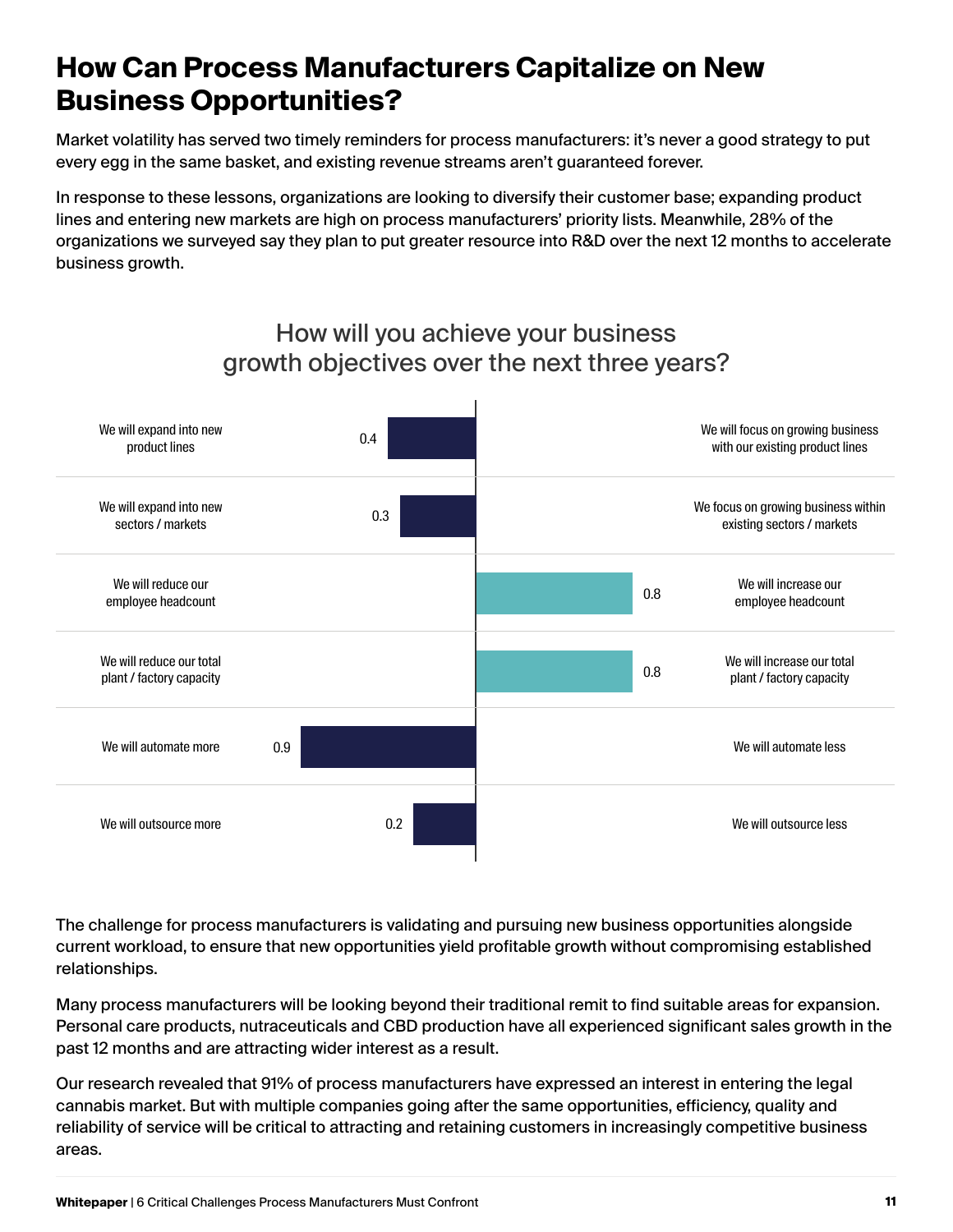

33% of process manufacturers **struggle to meet industry regulations**.



#### **Challenge 6: Meeting Industry Regulation and Compliance**

While all manufacturers have standards and certifications to meet, process manufacturing is among the most highly regulated sectors. So it comes as no surprise that managing industry compliance is a major business challenge.

Non-compliance can have serious financial, operational and reputational consequences for process manufacturing organizations. Yet 33% told us that they struggle to meet industry regulations – with CBD manufacturers finding it most difficult.

This comes as no surprise, as the legal cannabis is both incredibly legally complex and constantly evolving. For example, New Mexico recently introduced [new cannabis laws](https://www.santafenewmexican.com/news/local_news/new-mexico-issues-recreational-cannabis-rules/article_bbe5e504-6819-11ec-ad3e-97b9eb68c5a2.html) requiring manufacturers to provide a diagram of their work premises and install security video cameras, as well as agreeing to destroy any tested batches that are found not to comply with state health and safety standards.

Meanwhile, CBD manufacturers creating edible goods are finding that the efficacy of active ingredients is being affected by production processes and temperature. Consistent, compliant products are not easy to achieve.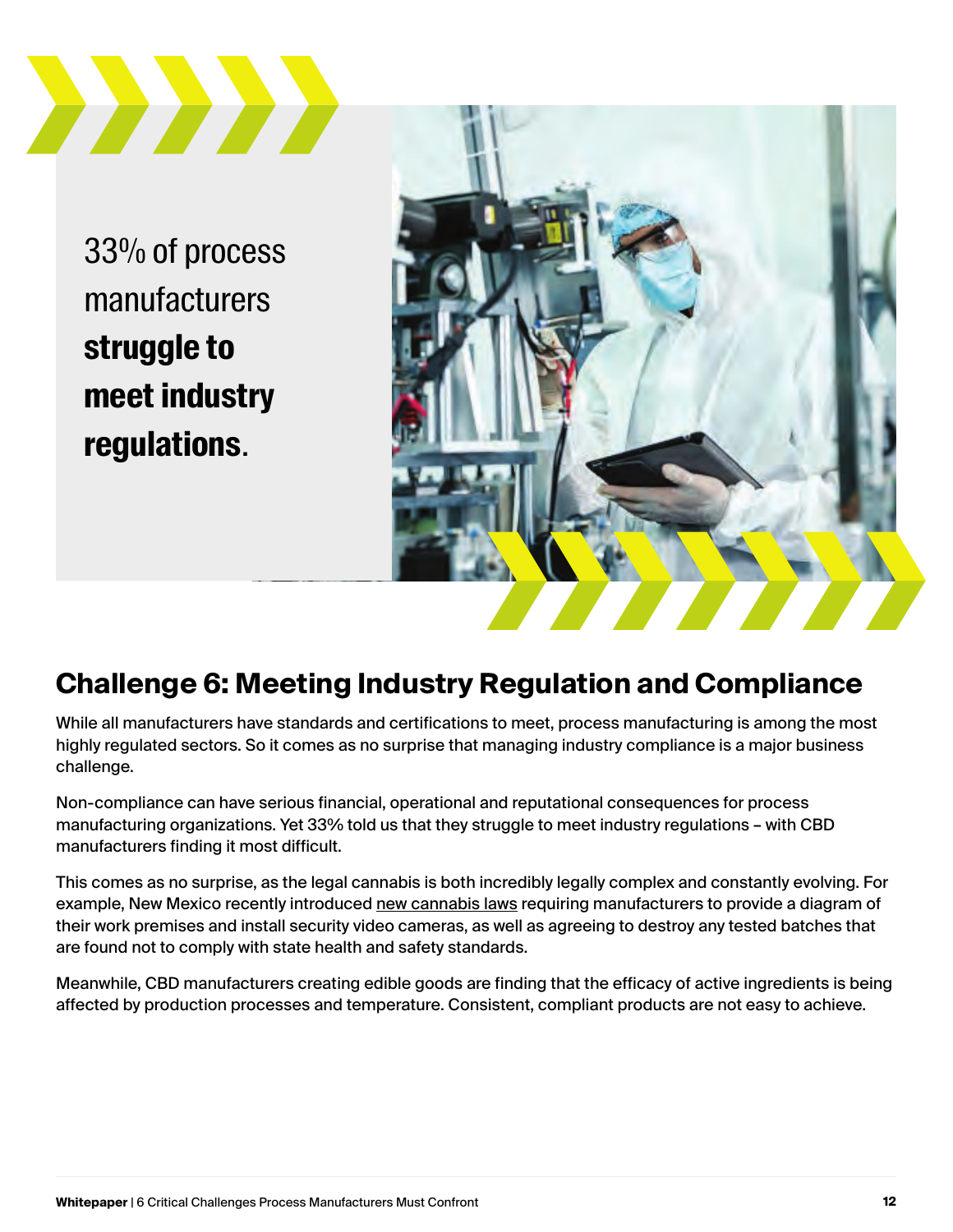#### **How Can Process Manufacturers Manage Industry Compliance?**

Traceability is critical to the future of process manufacturing regulation, and many companies are already reinforcing their capabilities in this area.

50% of organizations we surveyed are improving their forward and backward tracing capabilities, while 51% are planning to increase quality checks over the next 12 months.

Digital transformation plays a pivotal role in product compliance, as it's much easier to achieve lot traceability and automate quality control checks if end-to-end operations are managed through a single smart factory solution. There's no need to jump between systems or collate multiple data streams to ensure that product composition, packaging, labelling and distribution methods meet industry legislation.

Some organizations are also looking at how their production model can support better regulation – for example, moving from batch manufacturing to a continuous production model in order to fix issues quicker and reduce wastage as a result of non-compliant products.

One manufacturer that has already transitioned to this approach is AstraZeneca. Dafni Bika, AstraZeneca's Global Head of Pharmaceutical Technology and Development, told [Industry Week](https://www.industryweek.com/operations/continuous-improvement/article/21180663/complexity-speed-and-cost-pressures-as-medicine-changes-so-does-astrazenecas-approach) that "with continuous manufacturing, we can use identical equipment for clinical and commercial production. This means we will see greater flexibility on batch size, enhanced control strategies and real-time release of products."

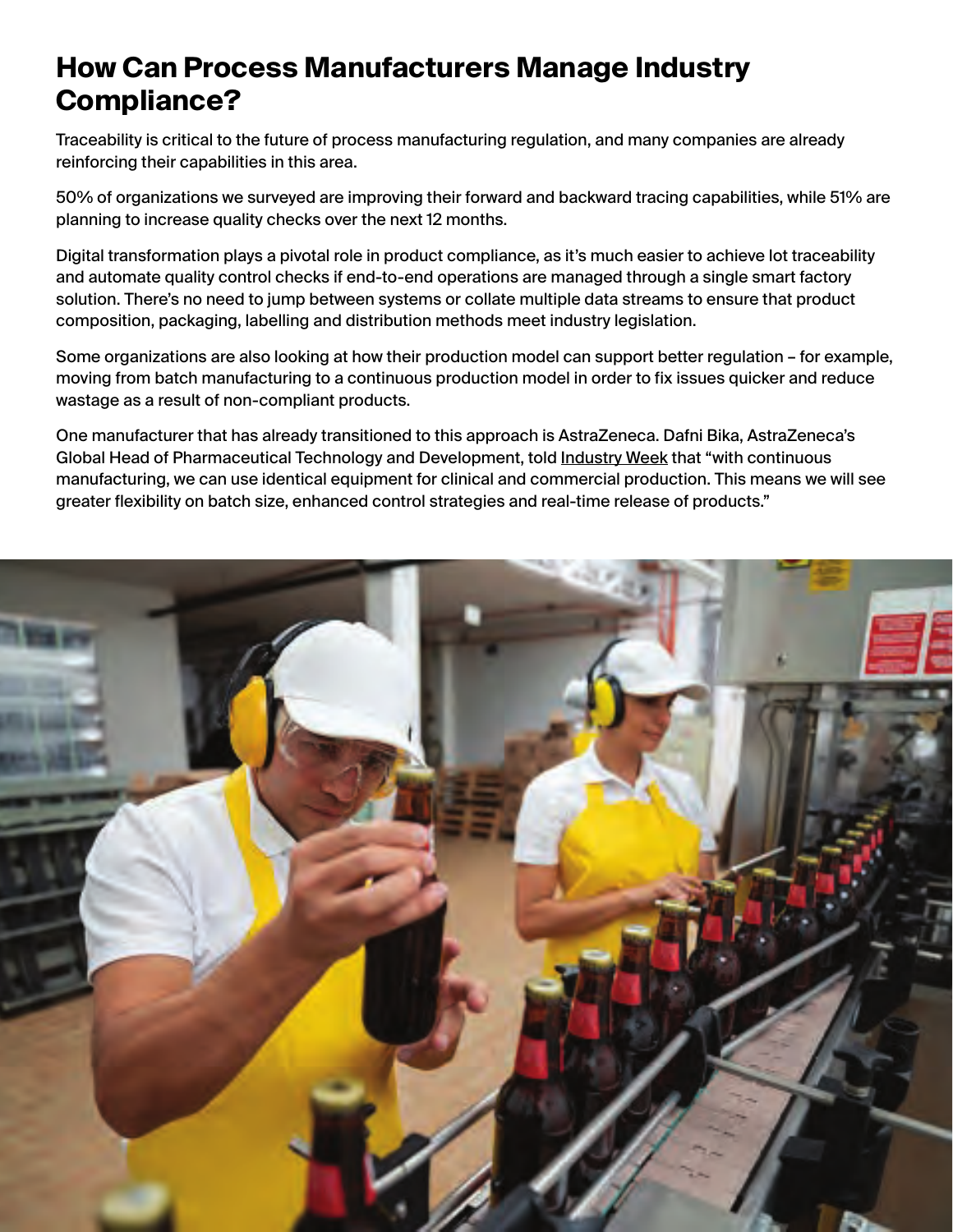#### **Optimizing Your Process Manufacturing Business: Where To Start**

As the research headlines we've shared demonstrate, 2022 is set to be a positive year for process manufacturing. Many organizations have a clear idea of the operational and business vulnerabilities they need to address to secure economic prosperity; the biggest challenge is deciding where to start.

For most process manufacturers, putting strategies in place to prioritize improvements and mitigate risk will form part of a wider digital transformation plan. One that uses smart manufacturing software to overcome core problems and enhance operational efficiency, output and innovation.



"Manufacturing production facilities of the future will **encourage a symbiotic [relationship between human](https://www.ericsson.com/en/reports-and-papers/industrylab/reports/future-of-enterprises-the-rise-of-the-smarter-swifter-safer-production-employee)  and machine**, with ICT-enabled tools and advanced wireless networks **enhancing production employees' capabilities**."

Ericsson

Investing in holistic solutions like process manufacturing ERP software will make these broad-ranging objectives easier to achieve, because process automation and data intelligence are integrated into a single technology platform. As [Manufacturing Global](https://manufacturingglobal.com/technology/should-manufacturers-be-prioritising-data-analysis) notes, "manufacturers can look at every key business activity, ensuring that all stakeholders have access to a 360 degree of their customers and operations in order to make effective decisions fast."

And fewer solutions reduce the training requirements placed on manufacturing employees, making cultural change easier to achieve. A streamlined approach to digital transformation will upskill the existing workforce and drive new, tech-savvy talent into the process manufacturing industry.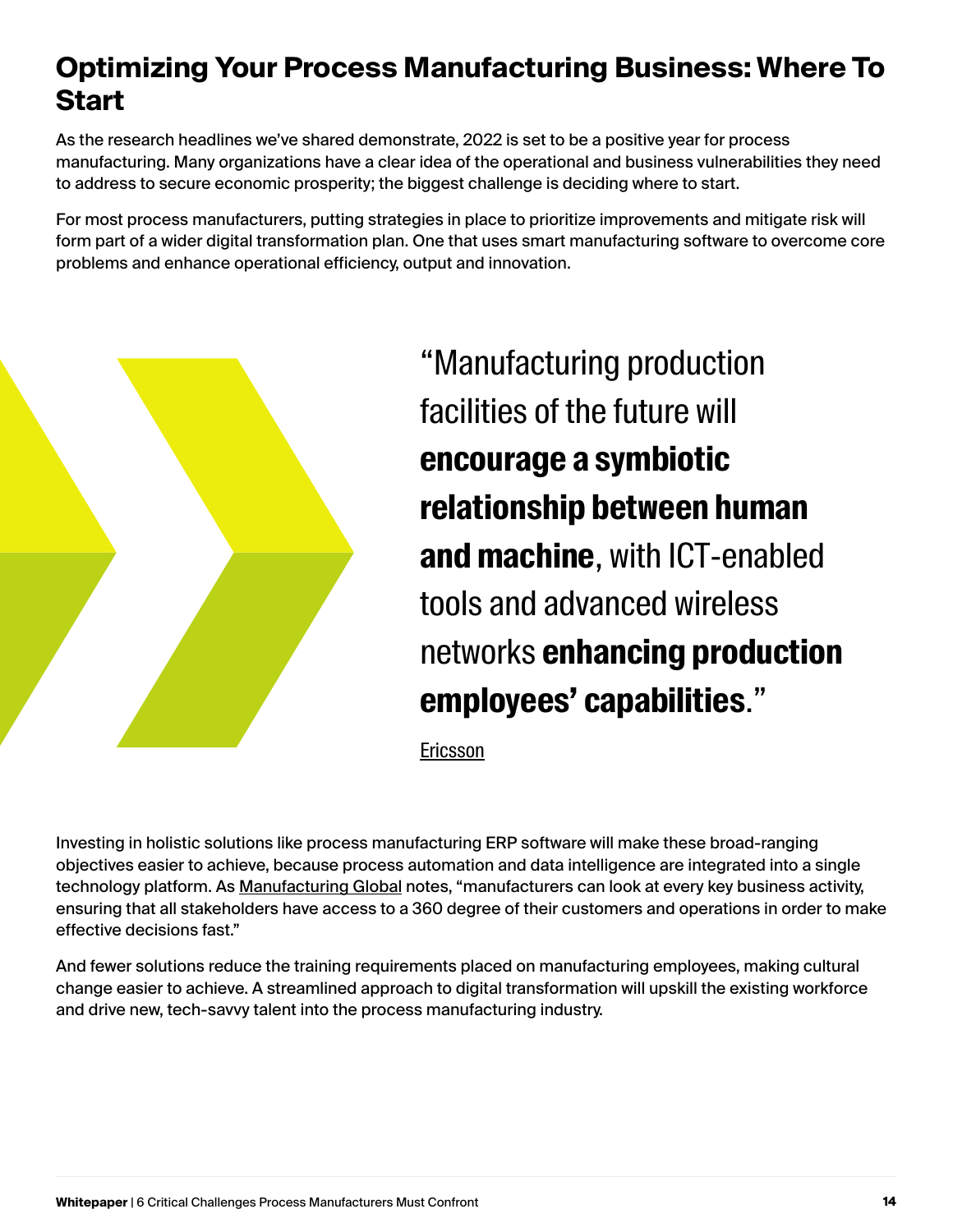

#### **Aptean Process Manufacturing ERP: Driving Industry Innovation**

To drive performance and meet changing industry expectations, Aptean has developed a specialist enterprise resource planning (ERP) solution for process manufacturers.

Aptean Process Manufacturing ERP software manages complex formulas and recipes with precision, using real-time data to:

- **›** Increase production accuracy
- **›** Ensure compliance with regulatory reporting
- **›** Improve quality control with integrated testing processes
- **›** Enable complete forward and backward lot traceability (including recall management)
- **›** Streamline processes, reduce costs and make more informed decisions